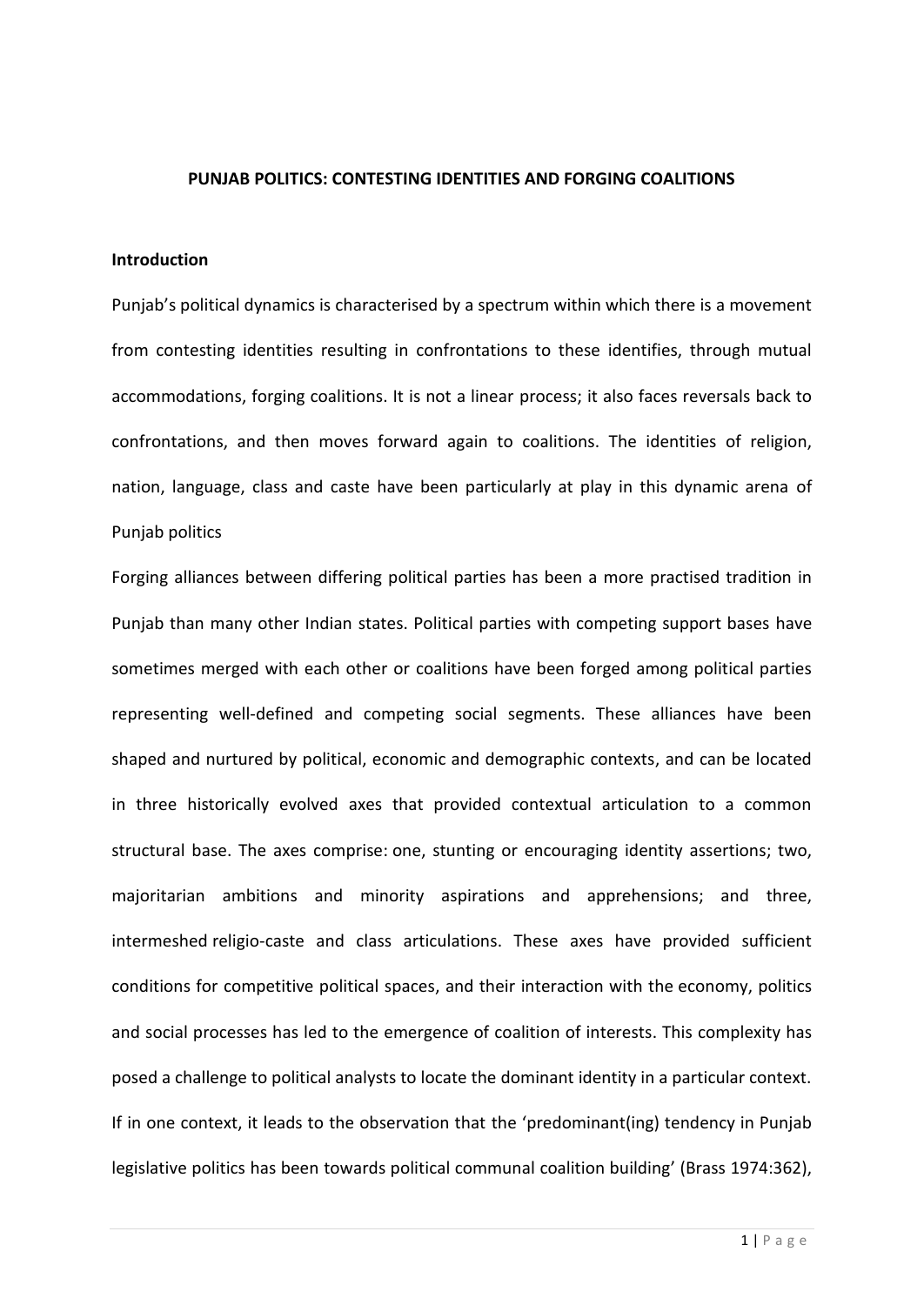in another context, there is a celebration of the emergence of a secular Punjabi identity (Singh and Thandi 1999; Singh 2012).

### **'Dwarfed' or Encouraged Identity Assertions**

The political parties in their interaction with the socio-political and economic dynamics have either stunted or boosted the expression of identities – secular, communal and exclusive religious identities. The manifestation of competing identities shows that these are shaped by the politico-economic context and the dynamism of the political spectrum. Communal identities along with the religious group identities and class-based articulations have coexisted. Separate religious identities acquired expression through various movements like *Shuddhi* by Arya Samaj, *Amrit Parchar* by Singh Sabha, and *Tabligh* and *Tanzim* by Ahmdiya sect of Islam. The consolidation of religious group identities was attempted through purification of own practices and beliefs along with a critique of those of others'. However, these religious or caste contestations have co-existed with struggles on secular issues. The various forms of Punjabi identity that have evolved had progressive inputs from various currents of the freedom movement – *Kookas, Ghadar Lehar, Babbar Akalis* and *Kirti Kisan*. Progressive movements launched for redistribution of income through struggles for changes in land relations have been an important tendency in the progressive orientation of Punjabi identity. The movements against the Biswadars (high revenue officials), abolition of the Ala Malkiat Act (superior ownership), transformation of tenants into peasant proprietors, the 'Abadkar' (settlers) movement and the 'land to the tiller' were launched in Punjab after Independence (Singh, 1984).

Simultaneously, regional and linguistic demands, secular in themselves, were filtered through the religious prism from 1960s to 1980s. Particularistic aspects were used for interreligious mobilisation by politics while universalistic cultural patterns were underplayed. The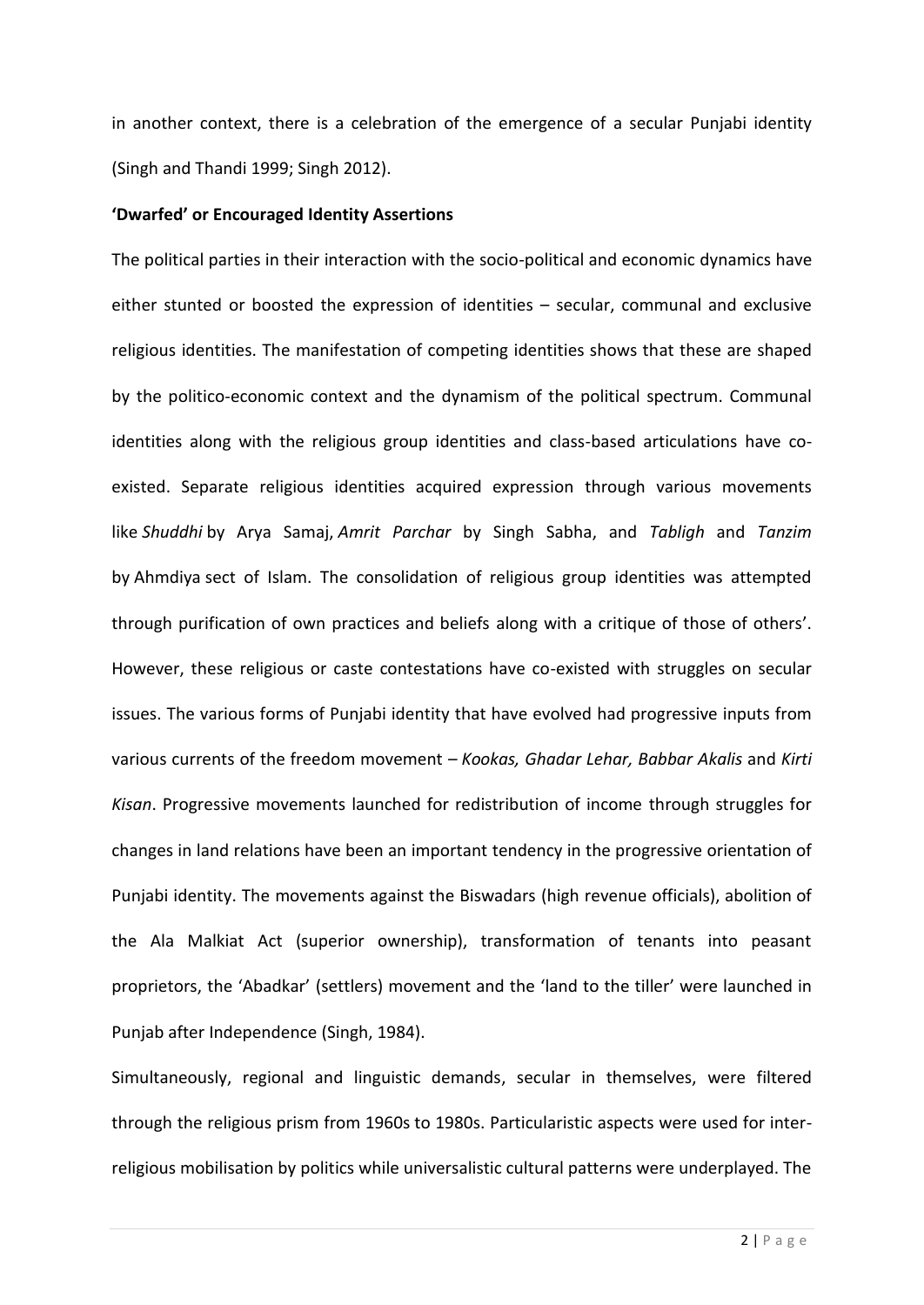most obvious examples were, on one hand, the secular demand for Punjabi Suba and, on the other, sectarian mobilisations such as the Hindi agitation and the Khalistan movement. Along with these assertions, in the later post-terrorism phase, Punjabi identity became a dominant mode of political articulation. The Moga Declaration, in particular, that was adopted by the SAD and the BJP by emphasising Punjab, Punjabi and Punjabiat was a shining testimony to the space available to a secular Punjabi identity.<sup>1</sup>

#### **Competing Demographic Identities?**

The second axis is located in the distinct population composition. 'The Hindus struggled with majority-minority complex, perceiving themselves to be a majority in India and a minority in the reorganised Punjab. The Sikhs alternated with a minority-majority complex being a majority in Punjab and minority in India' (Kumar 1982:27). Singh conceptualised the dialectic of the minority-majority dimension of Punjab politics as 'the duality of minority persecution complex and majority arrogance complex' ( 1982:46). Singh (1982) and Kumar (1982) articulation of 'minority persecution complex' and 'majority arrogance complex' was rooted in the acknowledgement of political economy and the material reality of demography. Another formulation of this minority-majority complex tended to overplay the psychological/subjective dimension ('perception' and 'fear') and underestimated the material foundations of this political phenomenon: 'majority and minority status then were not determined by statistics but perception, and perception was more often than not shaped by underlying fears' (Jones 2006:21). The 'duality of minority persecution complex and majority arrogance complex' shapes both the contestation between the Sikh-dominated Akali Dal and the Hindu-dominated Bharatiya Janata Party as well as the electoral compulsions for reliance on coalition strategies to capture political and economic power. In their contestation strategies, the political parties claiming to represent the interests of the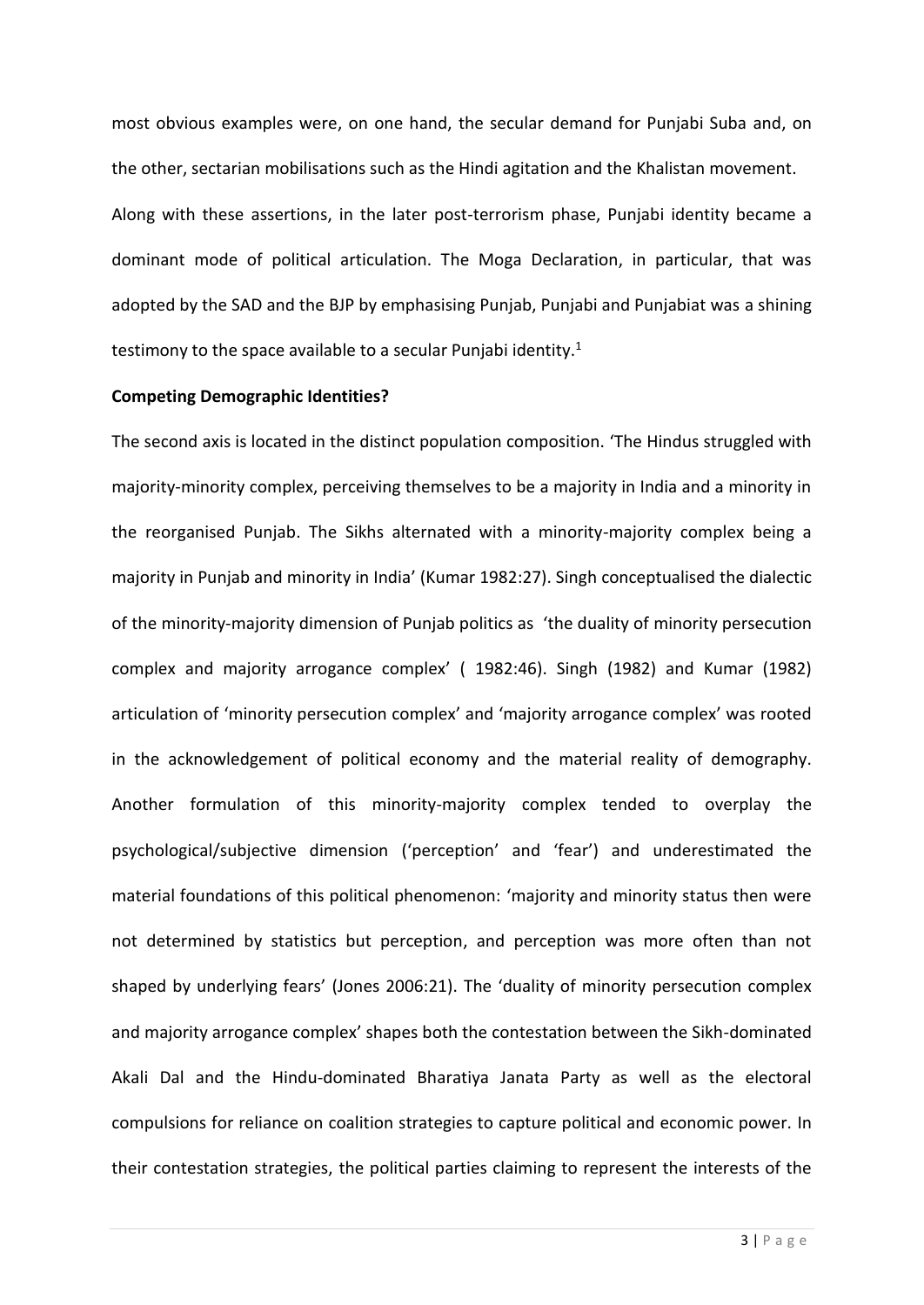Hindus and the Sikhs reinforced the apprehensions, prejudices and fears of their respective support bases to enhance their electoral interests. However, to provide rationale for political cooperation, the Sikh-dominated Akali Dal and the Hindu-dominated Bharatiya Janata Party invoked communal arithmetic and moved ahead to form the coalitions. In fact, the formation of such political alliances had a history behind it that stretched back to the period of colonial Punjab. The uneasy but, many times, historically necessary alliances between the Congress and the Muslim League in the colonial era were such alliances. In the post-1966 reorganised Punjab, such 'unity of the opposites' alliances were between Akali Dal and the Bharatiya Jan Sangh. The ideological explanation given by the SAD and the Jan Sangh in post-reorganisation Punjab to form coalitions was that 'to protect and promote their exclusive support bases, the coalition was essential'.<sup>2</sup>

**Table 1 Religion and Party-wise legislators elected in Punjab Assembly Elections (1967-2017)**

|                                                                                                                       |          | <b>Major Parties</b> |            |            |  |
|-----------------------------------------------------------------------------------------------------------------------|----------|----------------------|------------|------------|--|
| Year                                                                                                                  | Religion | <b>BJP</b>           | <b>INC</b> | <b>SAD</b> |  |
|                                                                                                                       |          | 16                   | 56         | 1          |  |
|                                                                                                                       | Hindu    | 94.12                | 36.84      | 1.1        |  |
| 1967 to 1972 Post-election                                                                                            |          | 1                    | 94         | 89         |  |
| coalitions                                                                                                            | Sikh     | 5.88                 | 61.84      | 97.8       |  |
|                                                                                                                       |          | 81                   | 174        | 25         |  |
|                                                                                                                       | Hindu    | 87.10                | 39.37      | 6.14       |  |
| 1977 to 2017 Pre-election                                                                                             |          | 12                   | 262        | 379        |  |
| coalitions                                                                                                            | Sikh     | 12.90                | 59.28      | 93.12      |  |
|                                                                                                                       |          | 97                   | 230        | 26         |  |
|                                                                                                                       | Hindu    | 88.18                | 38.72      | 5.22       |  |
|                                                                                                                       |          | 13                   | 356        | 468        |  |
| 1967 to 2017                                                                                                          | Sikh     | 11.82                | 59.93      | 93.98      |  |
| Source: Punjab Vidhan Sabha Compendium of Who's Who of Members (1967-2007) and Field<br><b>Interviews (2007-2017)</b> |          |                      |            |            |  |
| Note: All figures in decimal points are percentages.                                                                  |          |                      |            |            |  |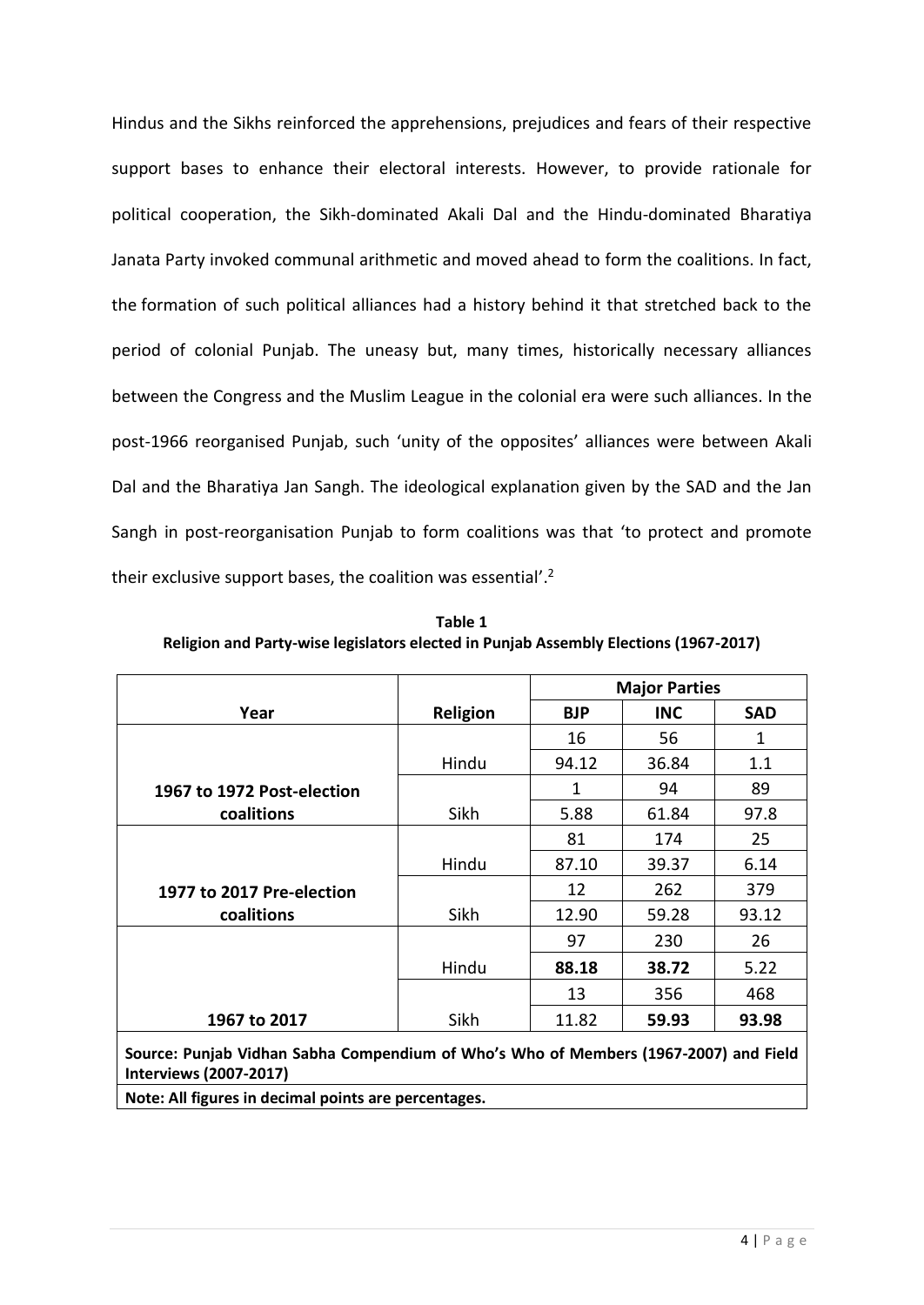Not surprisingly, this coalition of the opposites existed within the organisational structure of the secular claiming Congress Party too. The Congress represented a coalition of Sikh leaders (who were votaries of Punjabi Suba) with Hindu leaders (who were in the forefront of the Hindi agitation and in favour of *Maha Punjab)*. To illustrate, from 1967 to 2017 assembly elections, Akali Dal had 94 per cent Sikh legislators, BJP had 88 per cent Hindus, while the Congress Party represented both, i.e., 60 per cent Sikhs and 39 per cent Hindu legislators (Table 1). However, in pre-elections coalition phase (1977-2017), the Akalis gave five per cent more representation to the Hindus and the BJP gave six per cent more representation to the Sikhs as compared to the post-elections coalitions (1967-1972).

The religio-caste identity and demographic context, therefore, continue to provide conducive ground for coalition politics.

# **Religio-caste and Class Axis**

The religious reforms movements among the Sikhs and Hindus (Singh Sabha and Arya Samaj respectively) radically transformed the behavioural aspects of inter and intra-caste practices which formed the third axis. This provided regional dimension to caste dynamics in Punjab. The Scheduled Castes acquired more social and political bargaining space. They found representation across political parties rather than merely in a caste-based political party such as Bahujan Samaj Party (BSP). The long term implications of SCs finding accommodation in the mainstream Punjab parties has been that the BSP's vote share has been continuously declining. It has come down from 7.48 per cent in 1997 to 1.50 per cent in the 2017 assembly elections.

Further, the adoption of local religio-cultural rituals and practices by the low castes provided leverage to political parties to co-opt otherwise discriminated castes. In the lower rung of caste hierarchy, the Scheduled Castes do not constitute a captive vote bank of any political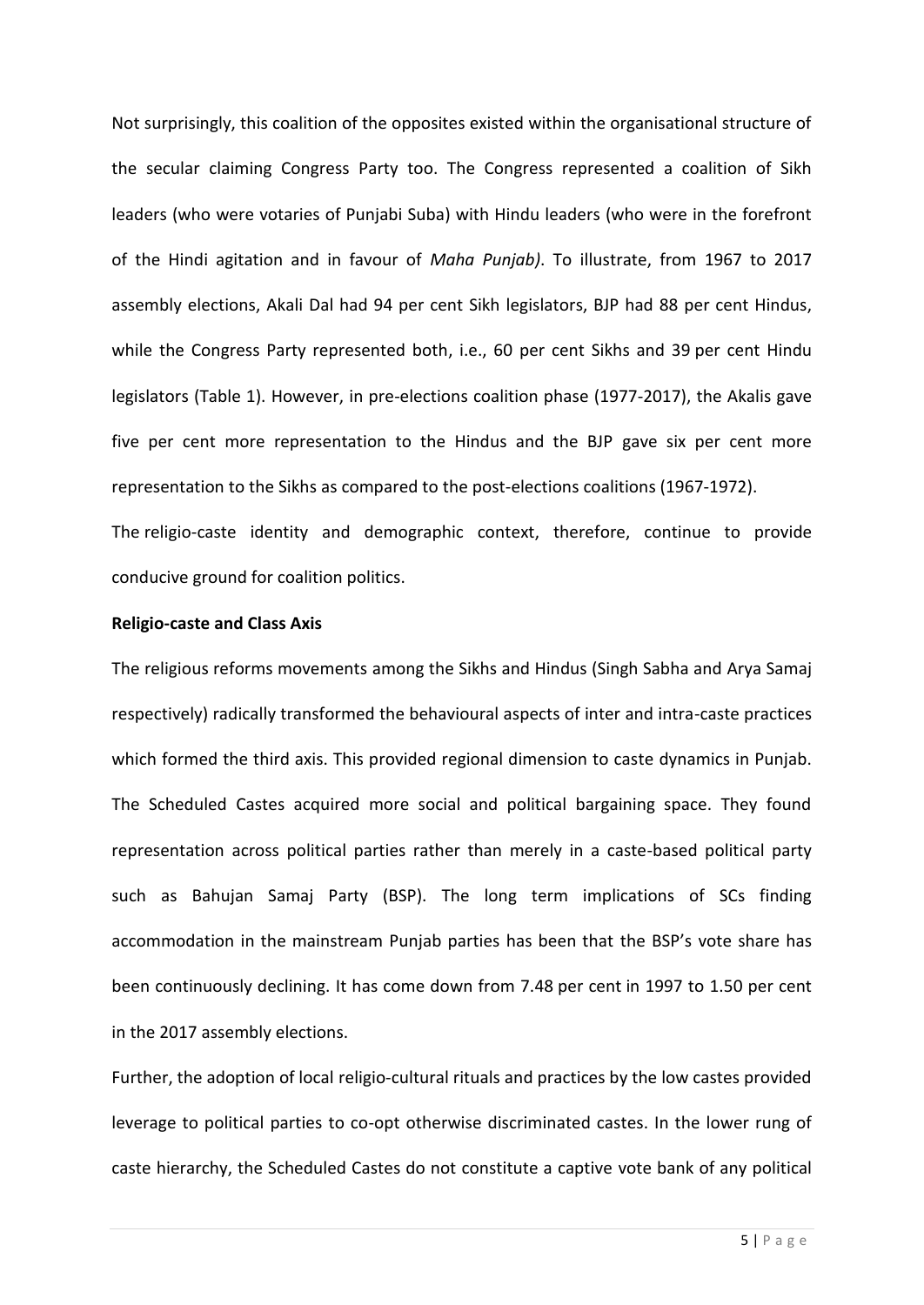party. However, numerically they are proportionately represented in the state politics. Of the 1,365 legislators between 1967 and 2017, the Scheduled Castes constituted 25.57 per cent, OBCs 8.57 per cent and Jat Sikhs 43.59 per cent (Table 2).

**Table 2 Caste-wise representation in Punjab state assembly given by different parties in the last 11** 

| Year                                                                                     | <b>CASTE</b> | <b>MAJOR PARTIES</b> |            |            |               |                         |  |
|------------------------------------------------------------------------------------------|--------------|----------------------|------------|------------|---------------|-------------------------|--|
|                                                                                          |              | <b>BJP</b>           | <b>INC</b> | <b>SAD</b> | <b>Others</b> | <b>Total</b>            |  |
|                                                                                          | <b>SC</b>    | 18                   | 136        | 141        | 54            | 349                     |  |
|                                                                                          |              | 16.36                | 22.90      | 28.31      | 33.13         | 25.57                   |  |
| 1967 to<br>2017                                                                          | OBC          | 8                    | 54.0       | 32         | 23            | 117                     |  |
|                                                                                          |              | 7.27                 | 9.09       | 6.43       | 14.11         | 8.57                    |  |
|                                                                                          | <b>OTHER</b> | 78                   | 178.0      | 21         | 27            | 304                     |  |
|                                                                                          |              | 70.91                | 29.97      | 4.22       | 16.56         | 22.27                   |  |
|                                                                                          | <b>JAT</b>   | 6                    | 226        | 304        | 59            | 595                     |  |
|                                                                                          |              | 5.45                 | 38.05      | 61.04      | 36.20         | 43.59<br>1365<br>100.00 |  |
|                                                                                          | Total        | 110                  | 594        | 498        | 163           |                         |  |
|                                                                                          |              | 100.00               | 100.00     | 100.00     | 100.00        |                         |  |
| Source: Affidavits of the candidates submitted while filing nomination with the Election |              |                      |            |            |               |                         |  |
| Commission of India                                                                      |              |                      |            |            |               |                         |  |

**elections (1967 to 2017)**

The absence of caste as a defining parameter of social position meant an 'uncertain religious allegiance' of the Scheduled Castes (Brass 1974:399). It is relevant to point out that they got representation in all the political parties including the Jat-dominated SAD. For instance, out of the total 12 assembly elections in Punjab, in six of those elections, more Scheduled Caste legislators were elected on the Akali ticket than any other party. In 1969 (44 per cent), 1977 (48 per cent), 1985 (62 per cent), 1997 (77 per cent), 2007 (55 per cent) and 2012 (62 per cent) were represented in the Akali Dal. In the remaining six elections, the Congress gave higher representation to the Scheduled Caste legislators – in 1967 (52 per cent), in 1972 (61 per cent), in 1980 (45 per cent), in 1992 (63 per cent), in 2002 (48 per cent), and in 2017 (63 per cent) were represented in the Congress Party (Kumar 2014:247). The Scheduled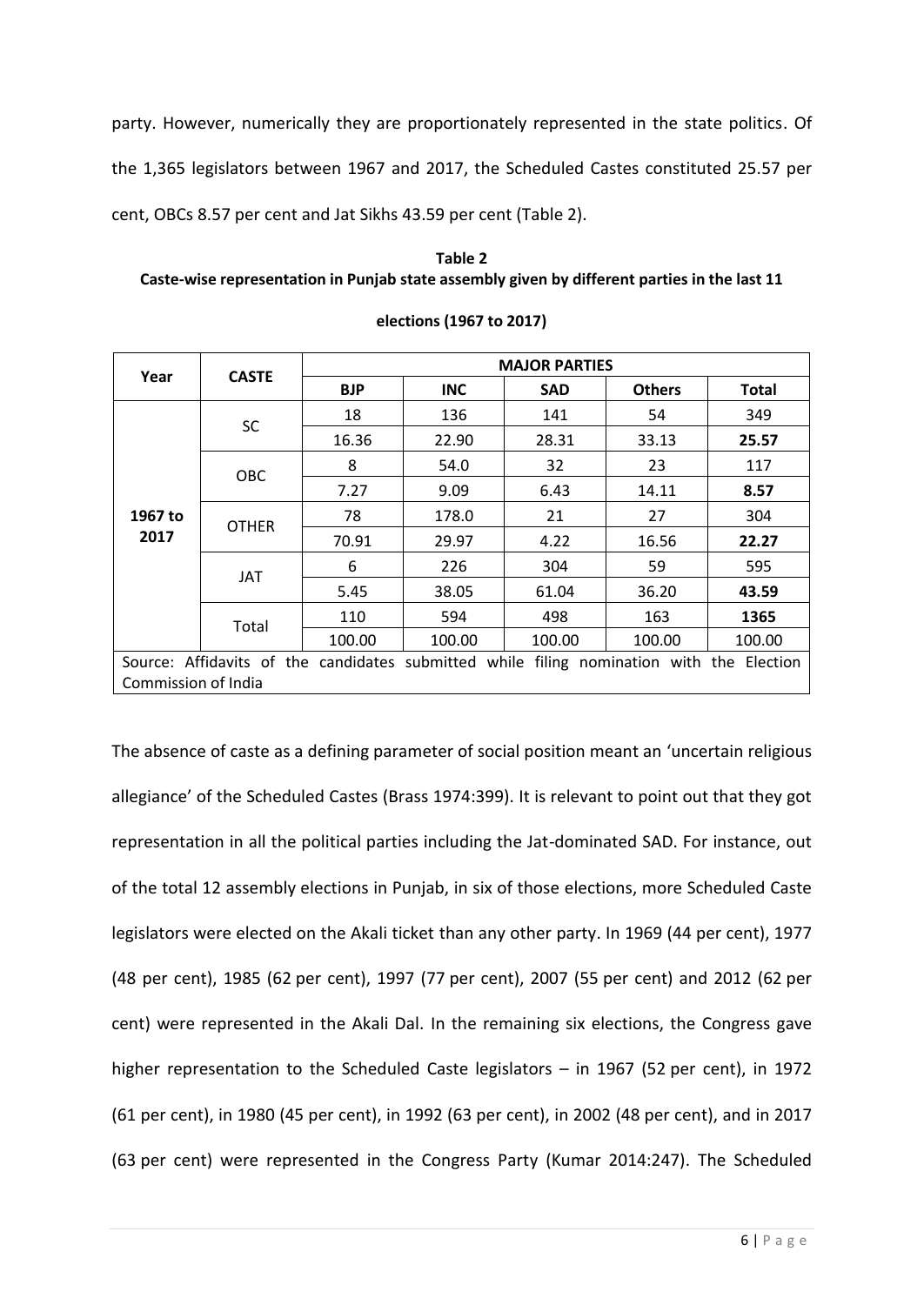Caste presence was reflected in the BJP also. Between 1967 and 2017, around 5 per cent of the Scheduled Caste members belonged to the BJP. This clearly shows that a majority of the Scheduled Caste legislators got elected from political parties other than the BSP and the Communist parties.

The emerging Scheduled Caste identity architecture is operational in multiple cultural spaces and is in the process of evolving a master narrative. The crucial elements of this identity formation are a selective adaptation of dominant cultural standards to blur the exclusivity and thereby restore a sense of pride in the community and shift the site of subjugation and abuse from the public domain. These multiple spatial activities that entail a negation of polluting aspects co-exist along with forging positive identity to restore a sense of dignity.

Politics in Punjab continued to vacillate between the extremes of religio-caste identity to secular Punjabi identity as per the electoral and political needs. The four phases of electoral politics capture the contextual dynamisms which form the reservoir for democratic choices. The first phase from 1947 to mid-sixties can be characterised as a consensus building among parties for the formation of a separate language-based state leading to mergers among political parties (such as once, a temporary one, between Congress and Akali Dal in the 1950s). The second phase between 1966 and 1980 shaped alliances in reorganised Punjabi speaking state where the Sikhs becoming a majority changed the political material reality. The coalitions were based on exclusive support bases and were formed to counter the one party political dominance of the Congress Party. The third phase, between 1980 and 1992 with a surge of violence witnessed a whittling down of competitive electoral politics. The fourth phase after 1992 saw a resurgence of democracy and assertion of secular Punjabi identity and formation of pre-election coalitions.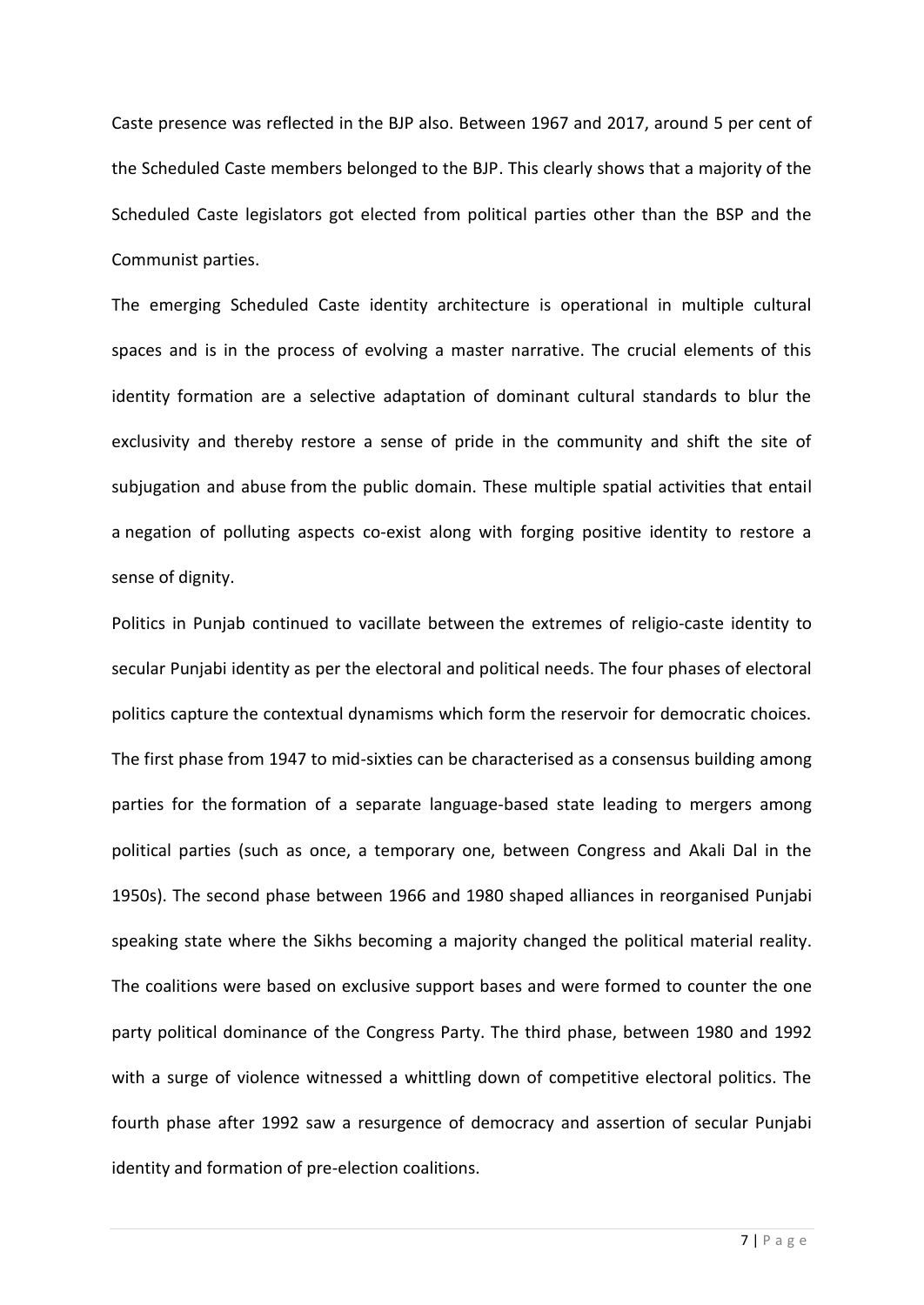### **Formation of States on Linguistic Basis**

The first phase between 1947 and 1966 shaped the state formation on linguistic basis. The SAD launched a decade-long struggle for 'language-based Punjabi Suba, but at the popular level they tended to mix religion with language' (Singh 2014:59)'. The Government of India appointed the State Reorganisation Commission in 1953 which maintained that 'Punjabi was not sufficiently distinct from Hindi and the demand for a Punjabi-speaking state was a disguise for religious-based Sikh state' (Govt. of India 1955:141). The Hindi agitation was launched which demanded Maha Punjab. Communal overtones remained explicit, though without tensions between the two communal groups. Finally, in the 1966 reorganisation, Punjab was reconstituted as a Punjabi speaking state where the Sikhs became a majority community. The geographical and linguistic reorganisation, however, could not address the political issues of genuine federation, resolution of water dispute and transfer of remaining Punjabi speaking areas. This provided a basis to the initiation of coalition politics in Punjab.

# **Post-Election Coalitions in Re-organised Punjab**

The main thrust of these coalitions was anti-centrism and anti-Congressism. Along with this, the Green Revolution in agriculture led to the economic empowerment of Jat peasantry and shifted the power balance in their favour from urban Khatri Sikh particularly within Akali Dal. In the state legislature, in 1967 the representation of Jat peasantry rose to 50 per cent with a decrease in the representation of the urban Sikh traders. This trend continued and in the 1997 assembly elections, the SAD had 75.0 per cent and the Congress 45.0 per cent Jat peasant legislators. The peasantry having acquired political and economic power asserted for greater state autonomy to branch out in industry and trade. The demand for greater autonomy was raised in 1973 and acquired character of a movement by 1978. In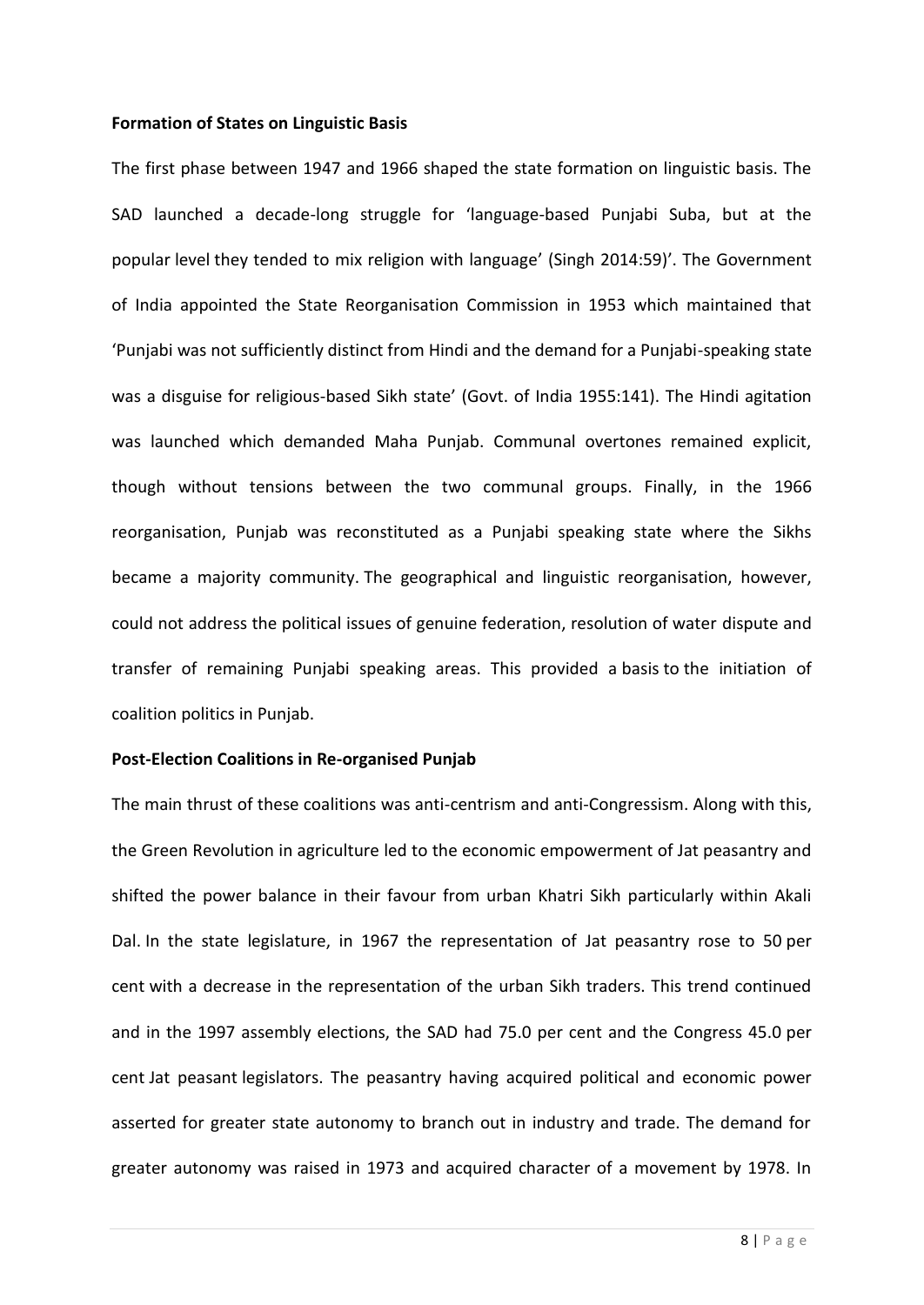fact, the SAD election manifesto of 1967 did ask for greater state autonomy and demanded a constitutional position akin to Jammu and Kashmir. It further went on to demand the merger of Punjabi speaking areas (Singh 1967:2).

| Year |               | <b>Seats Contested</b> | <b>Seats Won</b> | <b>Vote</b> |
|------|---------------|------------------------|------------------|-------------|
|      | Party         | <b>Number</b>          | %                |             |
|      | <b>BJS</b>    | 49                     | 9                | 9.84        |
|      | ADM           | 61                     | $\overline{2}$   | 4.2         |
|      | <b>ADS</b>    | 59                     | 24               | 20.48       |
|      | <b>CPM</b>    | 13                     | 3                | 3.26        |
| 1967 | <b>RPI</b>    | 17                     | 3                | 1.79        |
|      | <b>PSP</b>    | 9                      | 0                | 0.51        |
|      | <b>CPI</b>    | 19                     | 5                | 5.2         |
|      | <b>INC</b>    | 102                    | 48               | 37.45       |
|      | <b>OTHERS</b> | 18                     | $\mathbf{1}$     | 1.22        |
|      | <b>IND</b>    | 255                    | 9                | 16.05       |
| 1969 | <b>BJS</b>    | 30                     | 8                | 9.01        |
|      | SAD           | 65                     | 43               | 29.36       |
|      | <b>CPI</b>    | 28                     | 4                | 4.84        |
|      | <b>CPM</b>    | 10                     | $\overline{2}$   | 3.07        |
|      | <b>SSP</b>    | 7                      | $\overline{2}$   | 0.83        |
|      | <b>SWA</b>    | 6                      | $\mathbf{1}$     | 0.91        |
|      | <b>INC</b>    | 103                    | 38               | 39.18       |
|      | <b>OTHERS</b> | 62                     | $\overline{2}$   | 3.92        |
|      | <b>IND</b>    | 160                    | 4                | 8.89        |

**Table 3 Post-Electoral Coalitions in Punjab (1967-1969)**

Source: Kumar (2014:241).

Note: BJS stands for Bharatiya Jan Sangh, ADM for Akali Dal (Master), ADS for Akali Dal (Sant), SAD-Shiromani Akali Dal, CPM-Communist Party of India (Marxist), CPI-Communist Party of India, PSP-Praja Socialist Party, SSP-Samyukta Socialist Party, SWA-Swatantra Party, INC-Indian National Congress, RPI-Republican Party of India.

Between 1967 and 1969, four post-election coalitions were formed. Taagepera and Shugart<sup>3</sup> analysis of 1967-1977 election results shows that the votes were mainly shared by four political parties, but seats were shared by three political parties which came down to two in 1972. The electoral volatility dipped in 1972<sup>4</sup> (Kumar 2014:307). This worked to the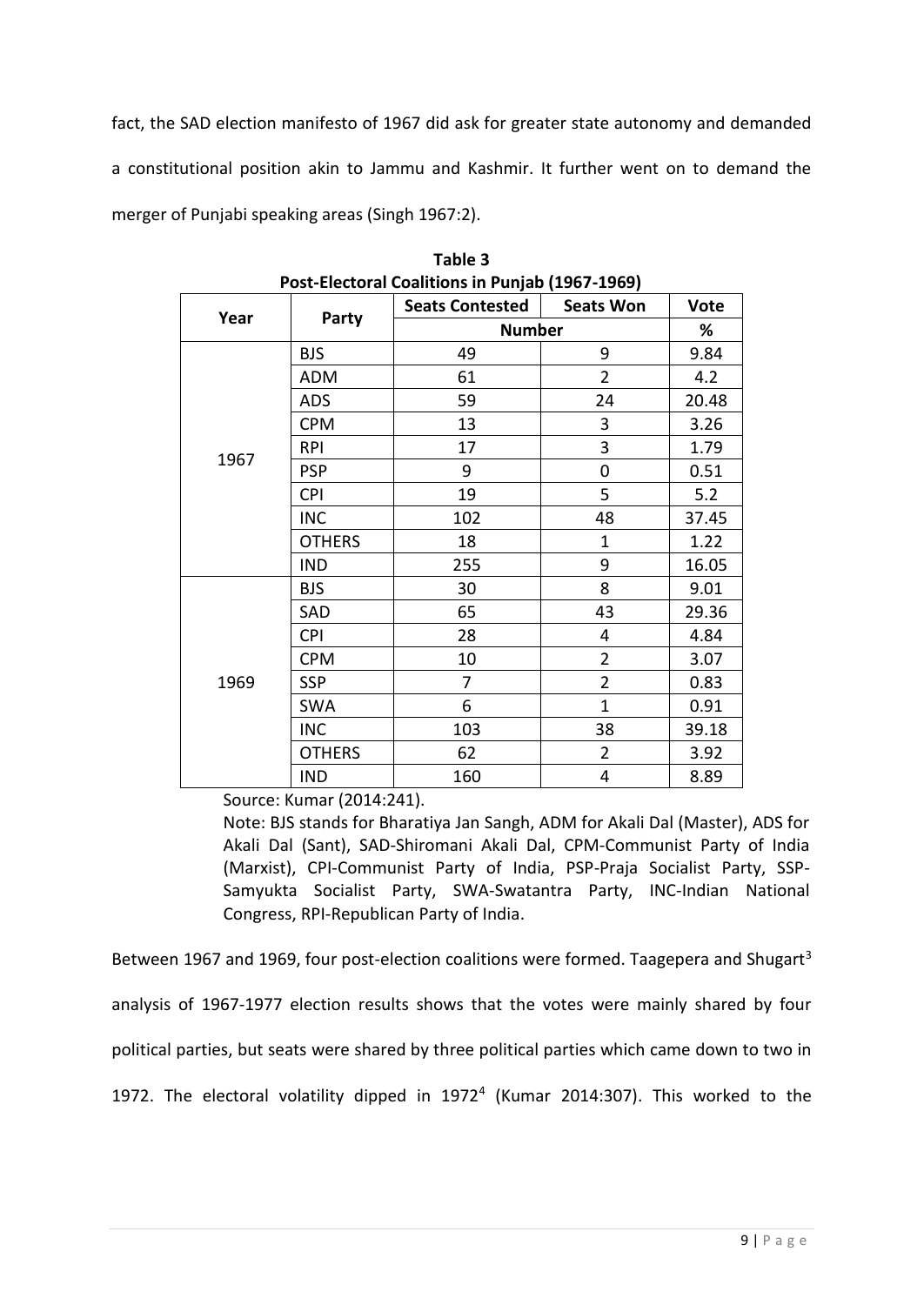advantage of the Congress. In other elections, political parties found recourse in postelection coalitions.

The first was a multi-party post-election coalition. The main coalition partners were the Akali Dal (Sant Fateh Singh) with 24 seats and the Jan Sangh 9 seats. This coalition was also joined by the Communist parties, the Republican Party and the Akali Dal (Master Tara Singh). This was a minority coalition government. This government could not last long and with the Congress support, a single party minority government led by Lachman Singh Gill was formed.

The third post-election coalition was formed after 1969 elections. The main partners were the Akalis and the Jan Sangh. Unlike the earlier 1967 coalition, the Communists and the Republicans did not join the coalition government but supported it from outside. This coalition survived 13 months. The contentious issues like the teaching of Punjabi language, transfer of Chandigarh and Centre-State relations etc. rocked these coalitions.

A fourth coalition, also a minority one came into being within the fifth Vidhan Sabha, with Prakash Singh Badal as Chief Minister (Kumar 2014:259).

The pragmatic politics of forming post-election coalitions cautioned the political parties against communally-divisive slogans and mixing of religion with language. In the wake of the Green Revolution, the economic issues like efficient delivery of agricultural inputs, ensuring a minimum support price and augmentation of income of the farmers and landless labourers acquired political space. These coalitions were artificial constructs of ideologically divergent and competing political parties. As a consequence, these were politically unstable and electorally unpopular. Having experienced unsustainable governments, the voters in the 1980 assembly elections, responded to the Congress party's national political programme of the welfare state to mitigate poverty. 5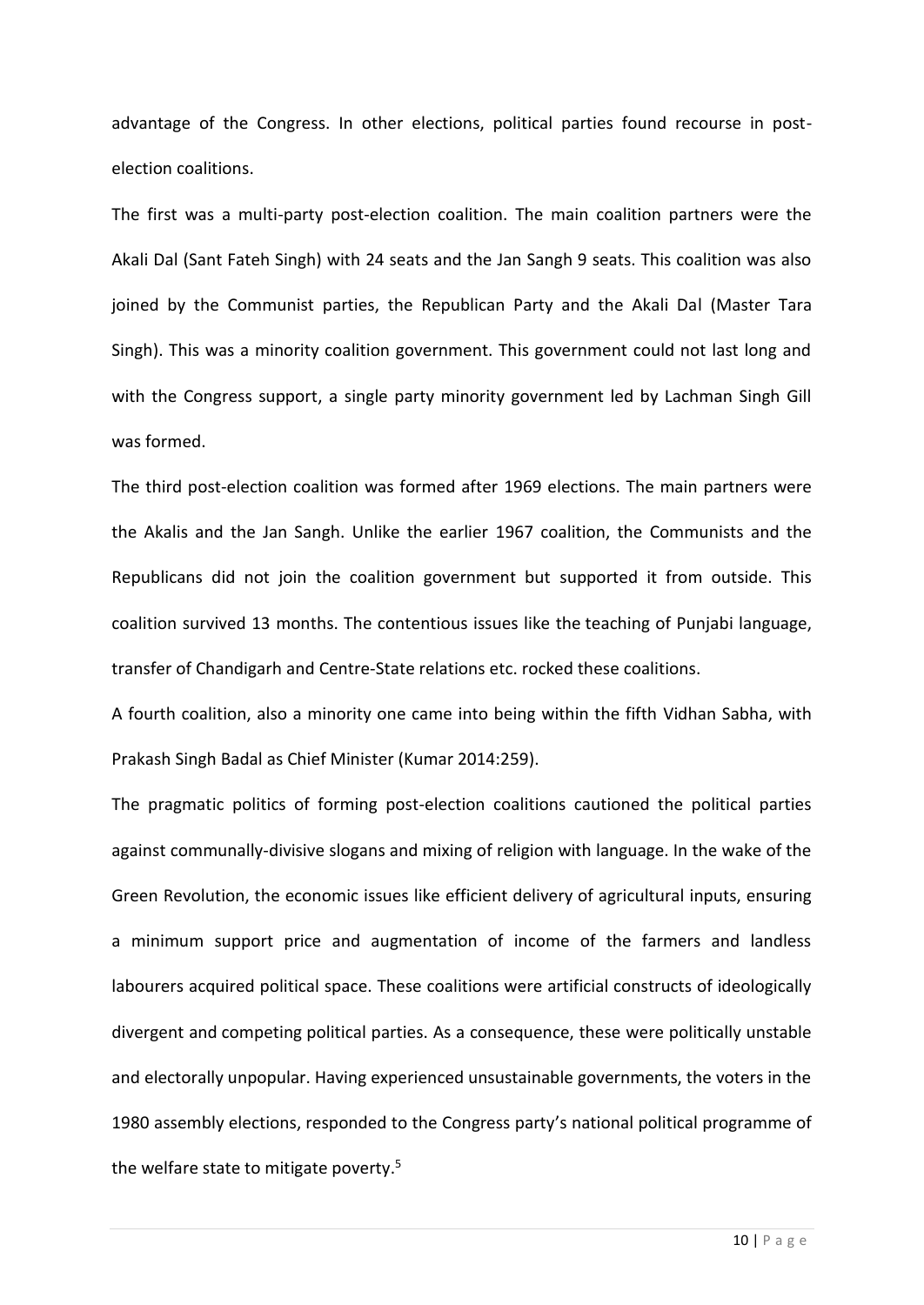# **De-legitimisation of Democratic Institutions**

The phase of 1980s marks Punjab's tragic tryst with politics. The communalisation and politics of drift led to the killing of thousands of innocents, violation of the sanctity of religious places, assassination of leaders, fake encounters and the 1984 carnage against Sikhs. The genuine demands like autonomy, territorial claims, and religious rights were blatantly suppressed. The liberal voices were silenced and extreme politics was patronised. The corollary being that people who were a threat to the system were patronised and those who were a threat to the legislative power were lodged in the jails. The extremists seized the initiative and demand for independent Sikh state became loud.

As a consequence of these developments, the arguments advanced was that if assembly elections were held it would allow extremists to capture power. During this phase, the electoral volatility was high. Between 1985 and 1992, it was at 36. This clearly shows that the politics became less competitive as moderate politics was rendered irrelevant.

| Pedersen Index of Electoral Volatility                          |       |       |  |  |  |
|-----------------------------------------------------------------|-------|-------|--|--|--|
| 1980 to 1992 Assembly Elections<br>1980 to 1985<br>1985 to 1992 |       |       |  |  |  |
| Total Net Change (TNC)                                          | 25.96 | 72.82 |  |  |  |
| Pedersen Index of Electoral Volatility                          | 12.98 | 36.41 |  |  |  |
|                                                                 |       |       |  |  |  |

| Table 4 |                                               |
|---------|-----------------------------------------------|
|         | <b>Pedersen Index of Electoral Volatility</b> |
|         |                                               |

Source: Calculated from Election Commission data 1980-1992.

The success of the Simranjit Singh Mann-led extremist group in 1989 parliament elections was cited as evidence regarding the danger of holding elections, notwithstanding the fact that in these elections the moderate political parties secured more than sixty per cent of the votes. There were divergent views on this issue. These were expressed in series of articles written in various newspapers. The leading newspaper of Punjab, *The Tribune,* launched a campaign for the revival of democratic institutions.

A group of leading academics issued an appeal published in *The Tribune*: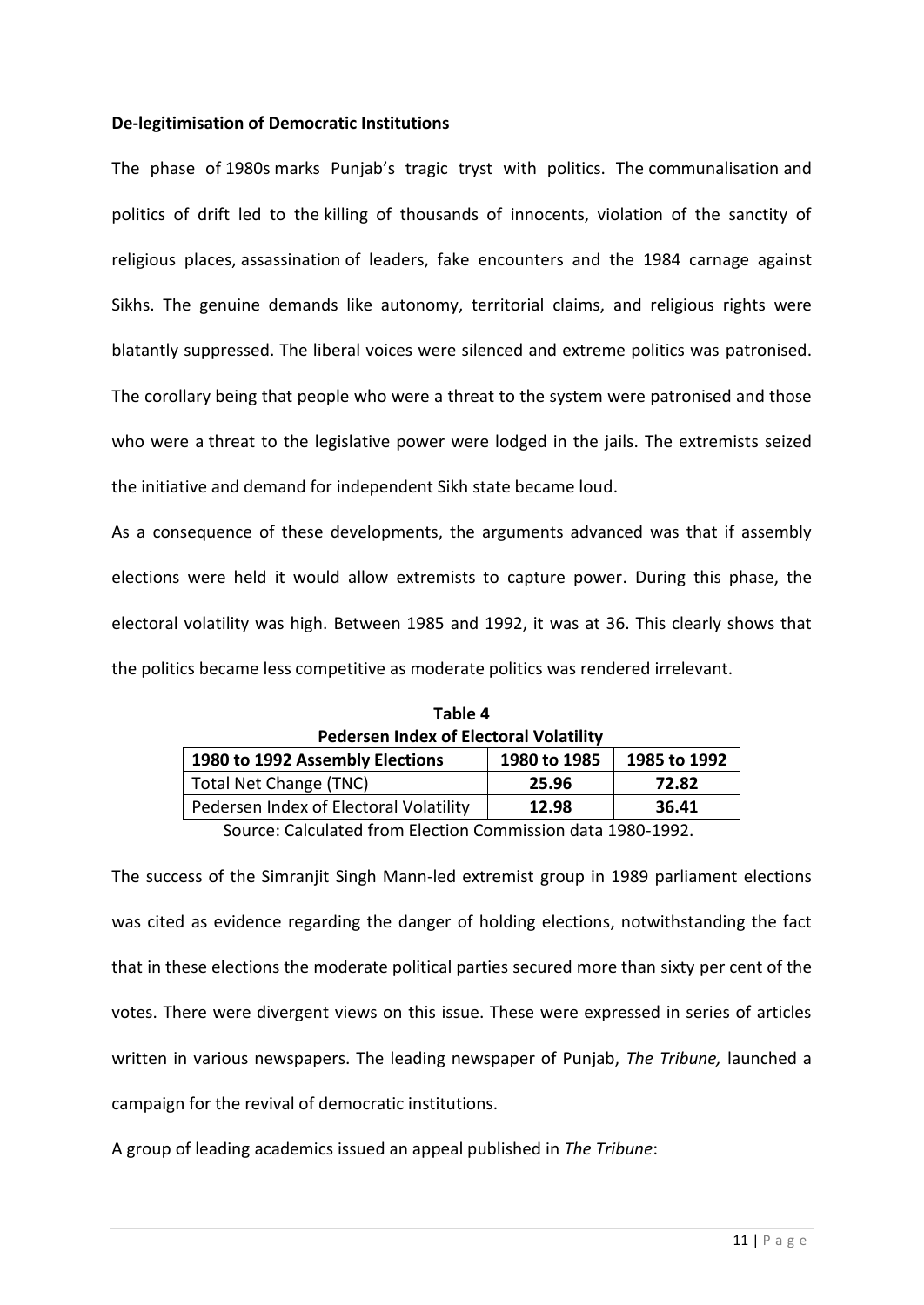While early elections are a must, elections should not be seen as the only democratic exercise nor should they be restricted to sending representatives to the Lok Sabha and the State Assembly...Incidentally any opposition to holding elections now or in the immediate future suffers from an inbuilt flaw and also contains a danger...Related to this is the very real need of setting up a Civil Liberties and Democratic Rights Commission in the State. It should be entrusted with the task of dealing with cases of police and administrative atrocities on the common man and also crimes committed by individual terrorists against fellow citizens (Kumar, Mehta, et al. 1990:1).

There was also a realisation to build consensus against terrorism among political parties. Political actors also realised that democracy was the only antidote to terrorism. The earlier redundant moderate political parties faced the dilemma of democracy i.e. it would lead to the revival of competition for legislative power. Historically, moderate politics has been using extreme politics to eliminate competition. It is pertinent to note that there was an understanding to encourage Akalis to boycott the elections and allow the Congress to form the government and fight terrorism.<sup>6</sup> The Akalis boycotted the elections. The elections to state assembly were held in 1992. This election was crucial as it initiated a revival of a democratic process. But the need was felt to make it more representative. This election was termed as an 'apology for a representative character of democratic polity' (Kumar and Yadav 1992:3).

# **Pre-Election Coalitions in Resurgent Democracy**

The aftermath of terrorism shaped conditions for political mobilisation around secular lines and post-election coalitions paved the way for pre-election coalitions. The Akalis and the BJP combined on the one hand and the Congress and the Communist parties on the other. .

In the 1997 assembly election, the SAD and the BJP contested on 92 and 22 seats respectively. Out of the contested seats, the SAD won 75 and was runner-up on 16 seats, whereas, the BJP won 18 and finished second on 4 seats. Based on the 1997 assembly election results, the SAD and the BJP should have contested on 91 and 22 seats respectively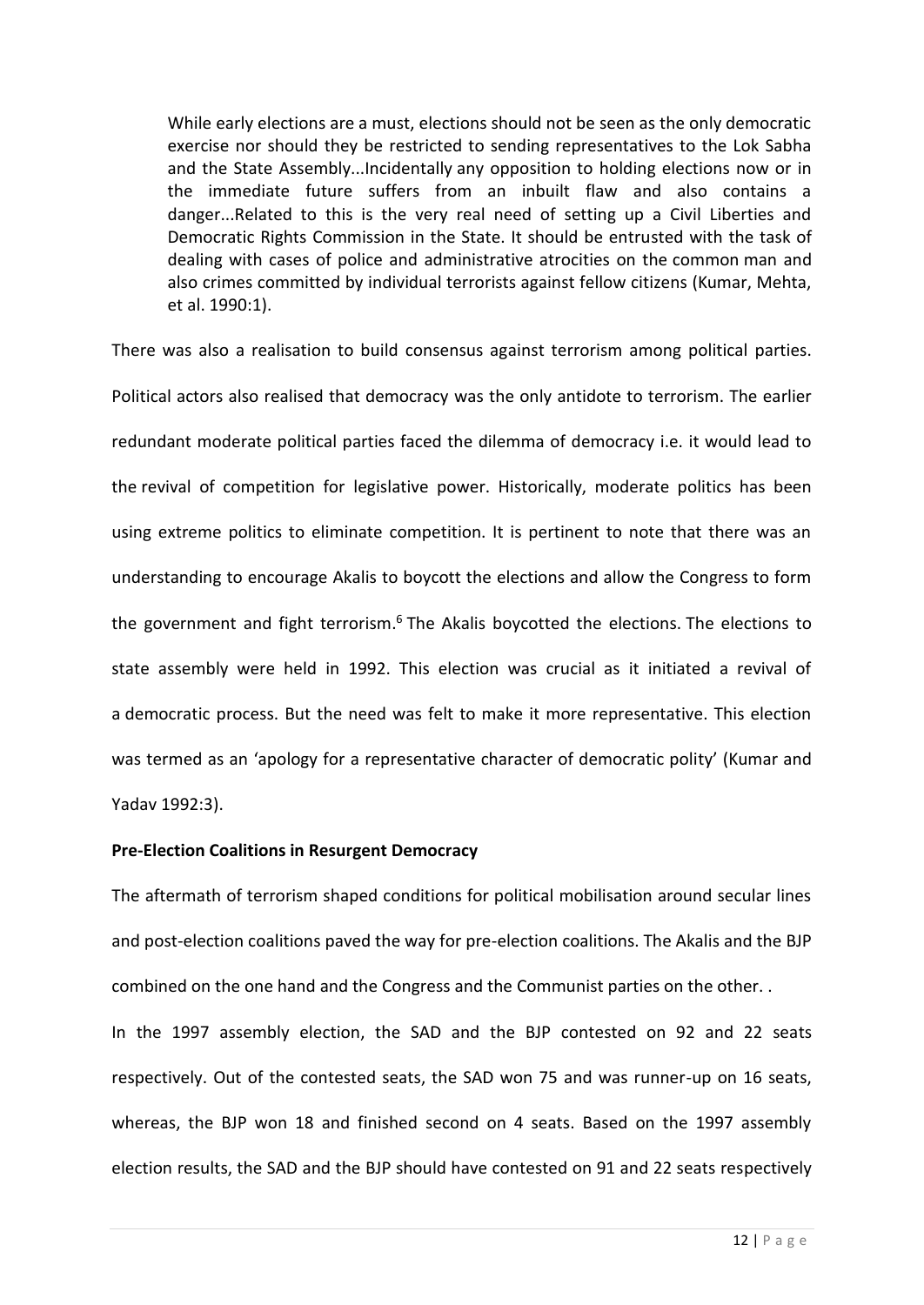in 2002, but the BJP got one more seat (5 per cent beyond quota) and the SAD also got one more seat to contest (1 per cent beyond quota). CPI and Congress also repeated their preelection alliance of 1997 in 2002. In 2002, CPI got 3 more seats to contest (38 per cent beyond quota) and Congress contested on 25 more seats in 2002 which was 31 per cent beyond their quota of earlier performance (Table 5).

| Table 5                                                                                          |
|--------------------------------------------------------------------------------------------------|
| Bargaining Power of Alliance Partners: Proportions of Seats Allocated Beyond Normal Quota (2002) |
| based on 1997, 2007 based on 2002, 2012 based on 2007 and 2017 based on 2012 Assembly            |
| <b>Flection</b>                                                                                  |

|                                                                |                          |                                               | LICCUOII,     |              |              |
|----------------------------------------------------------------|--------------------------|-----------------------------------------------|---------------|--------------|--------------|
| <b>Alliance in</b>                                             |                          | <b>Performance in 1997 Assembly Elections</b> |               |              |              |
| 2002                                                           | <b>No. of Seats</b>      | Seat managed beyond Quota                     |               |              |              |
| <b>Assembly</b>                                                | <b>Contested in 2002</b> |                                               |               |              |              |
| <b>Election</b>                                                | <b>Assembly Election</b> | <b>Winner</b>                                 | <b>Runner</b> | <b>Seats</b> | %age         |
| <b>BJP</b>                                                     | 23                       | 18                                            | 4             | $\mathbf{1}$ | 5            |
| <b>SAD</b>                                                     | 92                       | 75                                            | 16            | $\mathbf{1}$ | $\mathbf{1}$ |
| <b>CPI</b>                                                     | 11                       | $\overline{2}$                                | 6             | 3            | 38           |
| <b>CONG</b>                                                    | 105                      | 14                                            | 66            | 25           | 31           |
| <b>Alliance in</b>                                             |                          |                                               |               |              |              |
| 2007                                                           | <b>No. of Seats</b>      |                                               |               |              |              |
| <b>Assembly</b>                                                | Contested in 2007        |                                               |               |              |              |
| <b>Election</b>                                                | <b>Assembly Election</b> | <b>Performance in 2002 Assembly Elections</b> |               |              |              |
| <b>BJP</b>                                                     | 23                       | 3                                             | 18            | 2            | 10           |
| SAD                                                            | 94                       | 41                                            | 44            | 9            | 11           |
| <b>Alliance</b><br>in                                          |                          |                                               |               |              |              |
| 2012                                                           | <b>No. of Seats</b>      |                                               |               |              |              |
| <b>Assembly</b>                                                | <b>Contested in 2012</b> |                                               |               |              |              |
| <b>Election</b>                                                | <b>Assembly Election</b> | <b>Performance in 2007 Assembly Elections</b> |               |              |              |
| <b>BJP</b>                                                     | 23                       | 19                                            | 4             | $\mathbf 0$  | 0            |
| <b>SAD</b>                                                     | 94                       | 49                                            | 44            | 1            | $\mathbf{1}$ |
| <b>Alliance</b><br>in.                                         |                          |                                               |               |              |              |
| 2017                                                           | No. of Seats             |                                               |               |              |              |
| <b>Assembly</b>                                                | <b>Contested in 2017</b> |                                               |               |              |              |
| <b>Election</b>                                                | <b>Assembly Election</b> | <b>Performance in 2012 Assembly Elections</b> |               |              |              |
| <b>BJP</b>                                                     | 23                       | 12                                            | 10            | $\mathbf{1}$ | 5            |
| <b>SAD</b>                                                     | 94                       | 56                                            | 38            | $\Omega$     | 0            |
| Source: Calculated from Election Commission Reports 1997-2017. |                          |                                               |               |              |              |

However, in 2002, assembly elections, the SAD and the BJP contested on 92 and 23 seats respectively. Out of the contested seats, SAD won 41 and was runner-up on 44 losing on 7 seats; whereas, the BJP won 3, finished second on 18 and lost 2 seats. Similarly, in 2007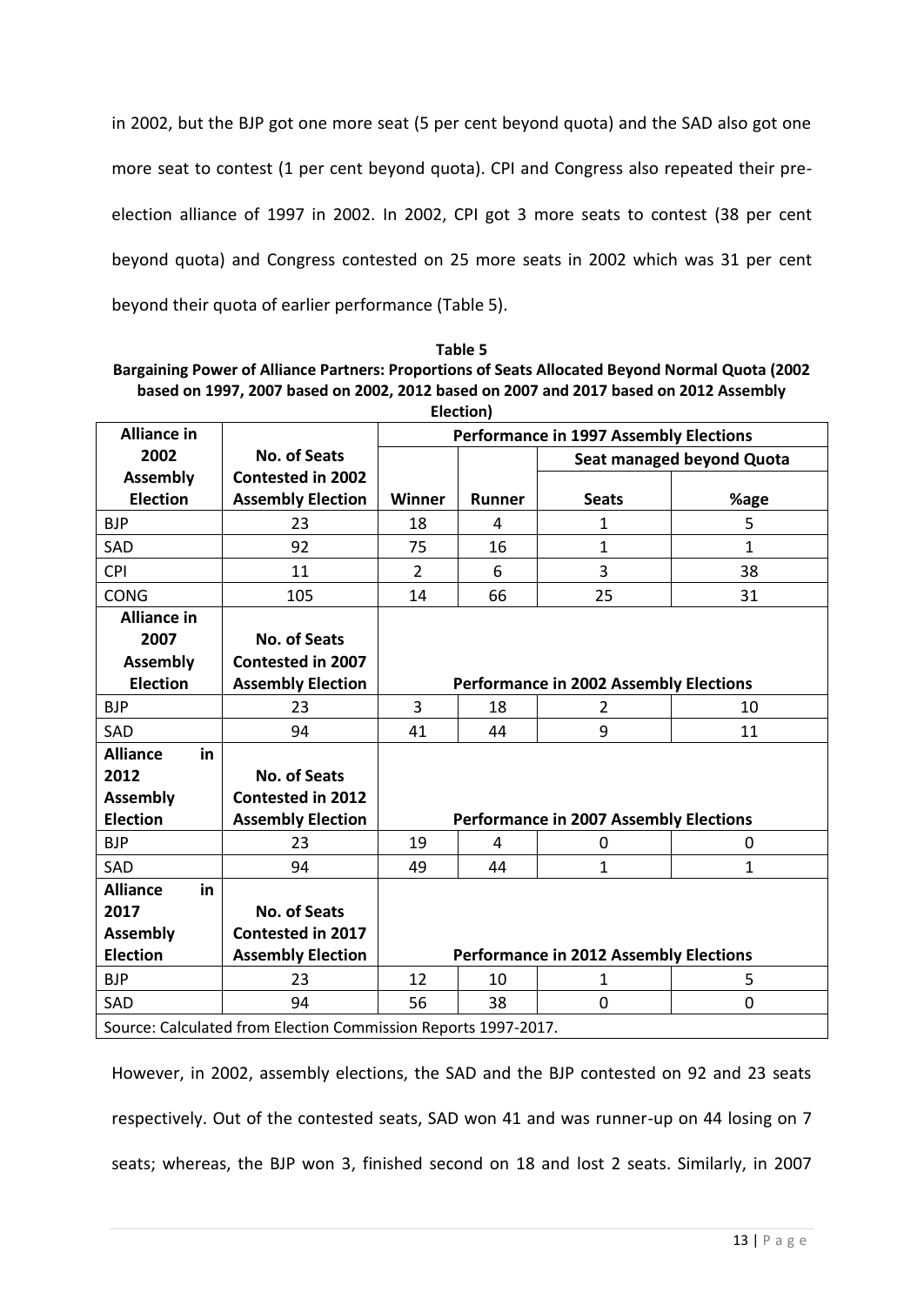assembly elections, the SAD and the BJP contested on 94 and 23 seats respectively  $-$  in which SAD won 49 and was runner-up on 44 and 1 seat was lost; whereas the BJP won 19 and finished second on 4 seats. In 2012, the SAD won 56 and the BJP won 12 seats however SAD was runner-up on 38 and BJP finished second on 10 seats.

In these elections, the SAD and the BJP got almost an equal percentage of seats beyond their quota. But, in 2014 parliamentary elections, the SAD got 4 per cent more and the BJP got 15 per cent less than their quota.

In 2017 assembly elections, the SAD and the BJP contested on 94 and 23 seats respectively in which BJP got five per cent beyond their quota.

This trend is having long-term implications on the continuation of this alliance in the present form.

In 1997, 2007 and 2012, the Akali-BJP coalition formed the government. In 2002, the Congress and the CPI coalition captured power. In 2017, the Congress won the assembly elections with 38 per cent vote share, followed by the Akali-BJP combine with 30 per cent and the AAP with 23 per cent.

During 1997 to 2017 phase, for two periods i.e. 1997-2002 and 2002-2007, electoral volatility was at an average of 14, but in the 2007-2012 period, there was a sharp fall in electoral volatility to 5.4 that repeated the incumbent government in 2012 but again in 2012 to 2017 there was a sharp rise in electoral volatility to 25.1 led to the change in government (Table 6).

14 | P a g e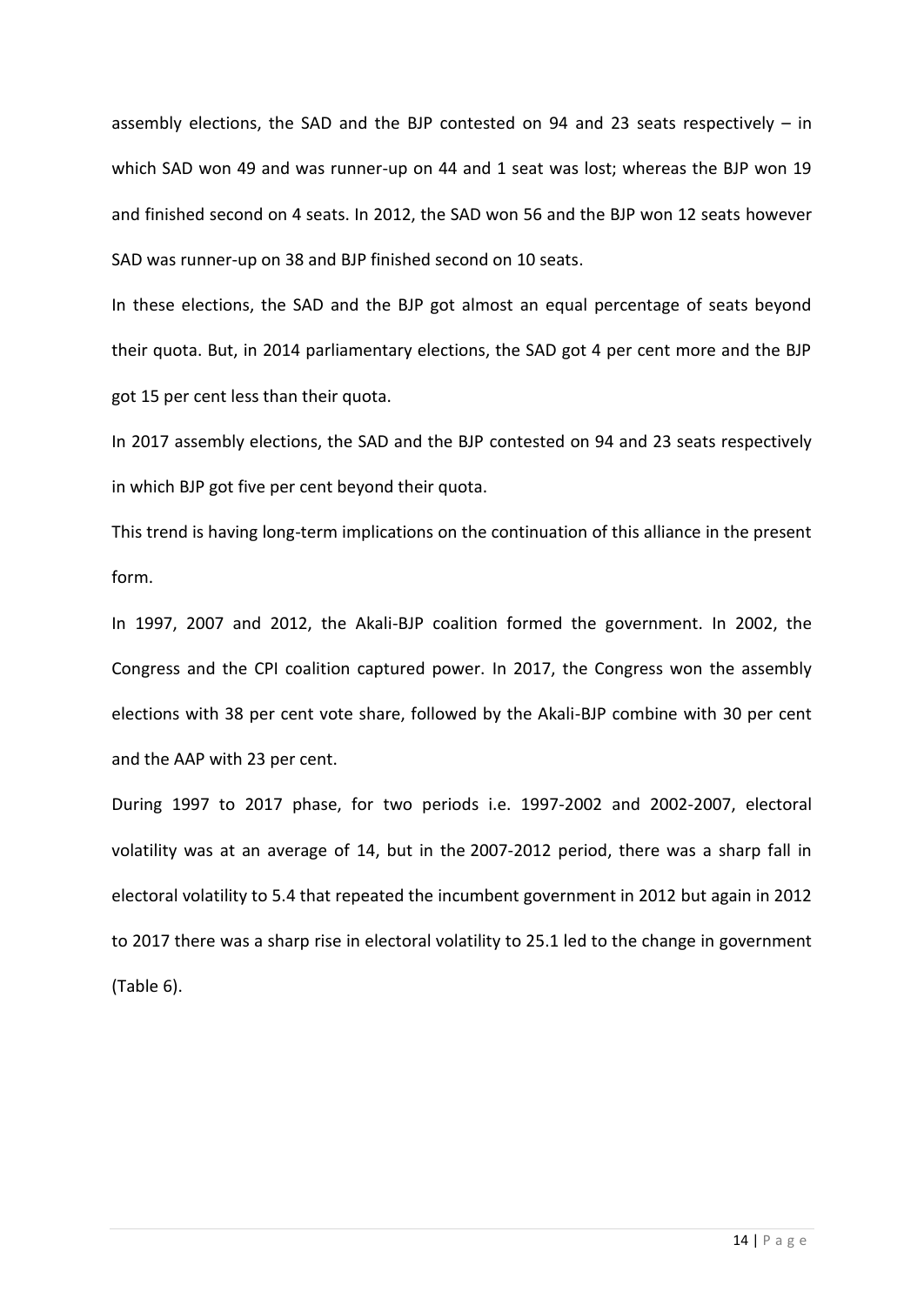|                                                                | ו כשכופכוו והשכא טו בוכננטומו לטומנוונק |              |              |                 |  |  |  |
|----------------------------------------------------------------|-----------------------------------------|--------------|--------------|-----------------|--|--|--|
| 1997 to 2012<br><b>Assembly</b><br><b>Elections</b>            | 1997 to 2002                            | 2002 to 2007 | 2007 to 2012 | 2012 to<br>2017 |  |  |  |
| Total<br><b>Net</b><br>Change (TNC)                            | 27.7                                    | 27.5         | 10.8         | 50.3            |  |  |  |
| Pedersen Index<br>Electoral<br>οf<br>Volatility                | 13.8                                    | 13.8         | 5.4          | 25.1            |  |  |  |
| Source: Calculated from Election Commission Reports 1997-2017. |                                         |              |              |                 |  |  |  |

**Table 6 Pedersen Index of Electoral Volatility**

However, in the 2014 parliament elections, the "electoral volatility multiplied from 11 between 2004 and 2009 to 25 between 2009 and 2014. This shows a shift in party preference in Punjab. At the national level, the shift worked to the advantage of the BJP, whereas, in Punjab, the new political formation AAP was the beneficiary of the electoral instability" (Kumar 2015:215).

During this phase, a qualitative shift took place from post-elections coalitions to pre-election coalitions. The shift has also created conditions for the emergence of new political formations redefining the terms of reference of the coalitions. Political parties, which had been historically articulating the language question on communal lines, shifted their stance. "Punjabi being our mother tongue is the state language of Punjab. Every Punjabi is proud of the richness of the Punjabi language and culture" (Akali Dal – Bharatiya Janata Party Common Minimum Programme 1997:6). This was a qualitative shift in the stand of the Akalis. In pre-1992 phase, the articulations were on communal lines as Punjabi was presented as the language of the Sikhs and the Hindus were labelled as traitors because it was alleged that they did not own Punjabi as their mother tongue. Similarly, the nonfulfilment of demands like transfer of Chandigarh, Punjabi speaking areas and sharing of river waters were articulated earlier as discrimination against Sikhs. However, in the 1995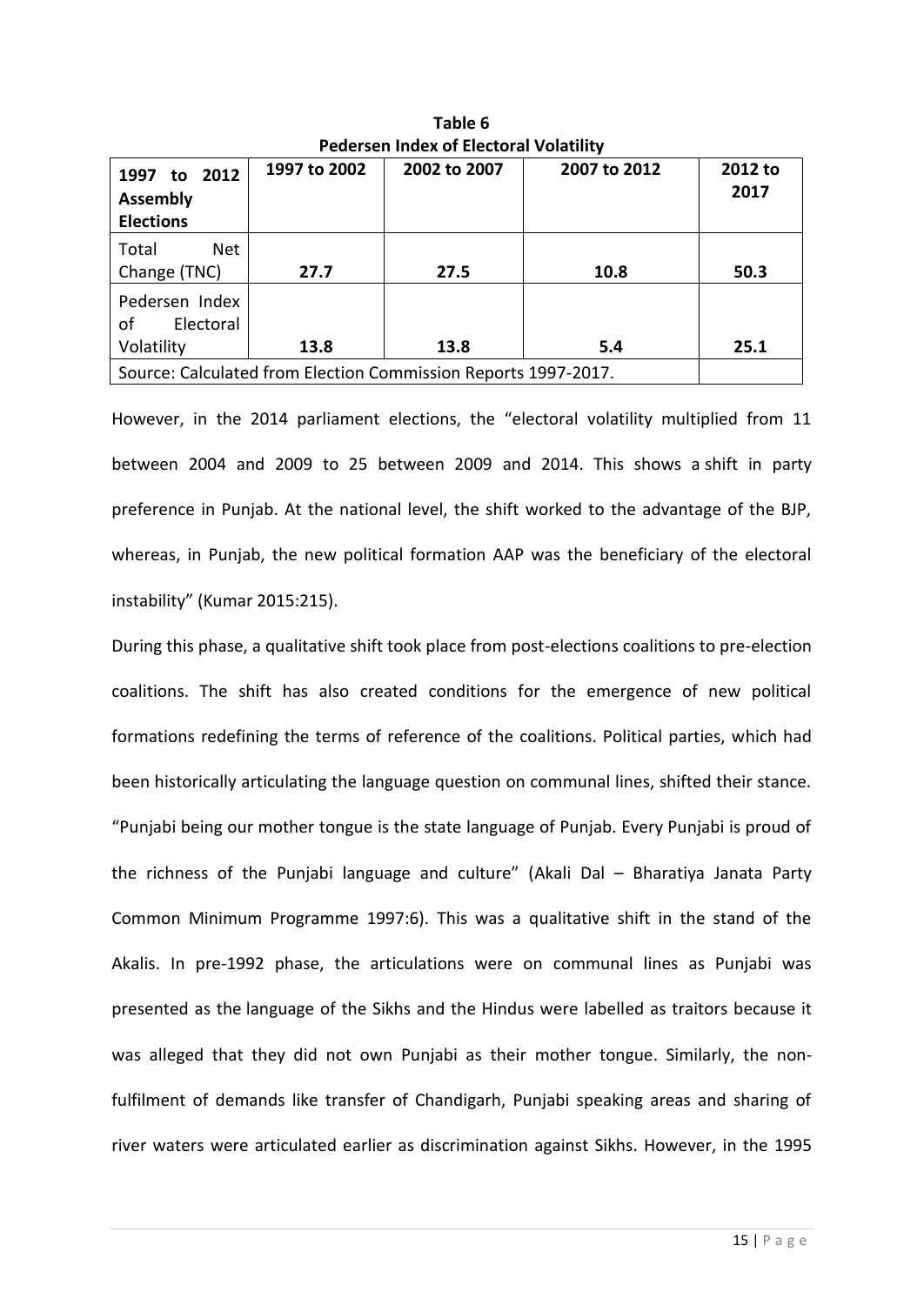policy programme of the Akalis, these were raised as discrimination against Punjab and to realise these, it was argued that struggles would have to be launched in the spirit of Punjabiat.

Another major shift was a change in the BJP's position from supporting a strong centre to advocacy of federation of states. Representation to all the existing fault-lines of religion and caste by the competing political parties also emerged as a trend in electoral parties. For instance, the Jat-Sikh dominated SAD could win 2012 elections by facilitating 11 urban Hindus and 21 Scheduled Castes to win on Akali ticket. The BJP that largely represents urban Hindu traders in Punjab politics gave representation to the Sikhs. Similarly, Congress made inroads into the SAD support base of rural Jat Sikhs by fielding an equal number of rural Jat Sikhs (Table 1).

However, 2017 assembly elections have signalled the move away from a two-party rotational system to multi-party contests, leading to crowding of the electoral space. Punjab's electoral politics has shown signs of blurring religious and caste fault lines. In this election, the discourse tended to mobilise the voters as population and (de)construct them as homogeneous groups and collectivities. 'It tends to blur the hierarchical power positions based on religio-caste, class and ethnicity. The electoral mobilisations are based on catchall categories to maximise votes' (Kumar 2016:276). This has provided an inlet to a third party, i.e., Aam Admi Party (AAP) into Punjab politics. The AAP raised issues reflecting commonalities of experiences of the citizens belonging to various segments of society, and their interaction with the State on issues such as corruption and drug abuse. Further, citizens were defined as farmers, elders, youth, women, traders, etc. for co-opting them into the electoral discourse. There was a menu card (menu-festo) for the farmers, traders, students, Scheduled Castes, industrialists, women, rather than a manifesto which, by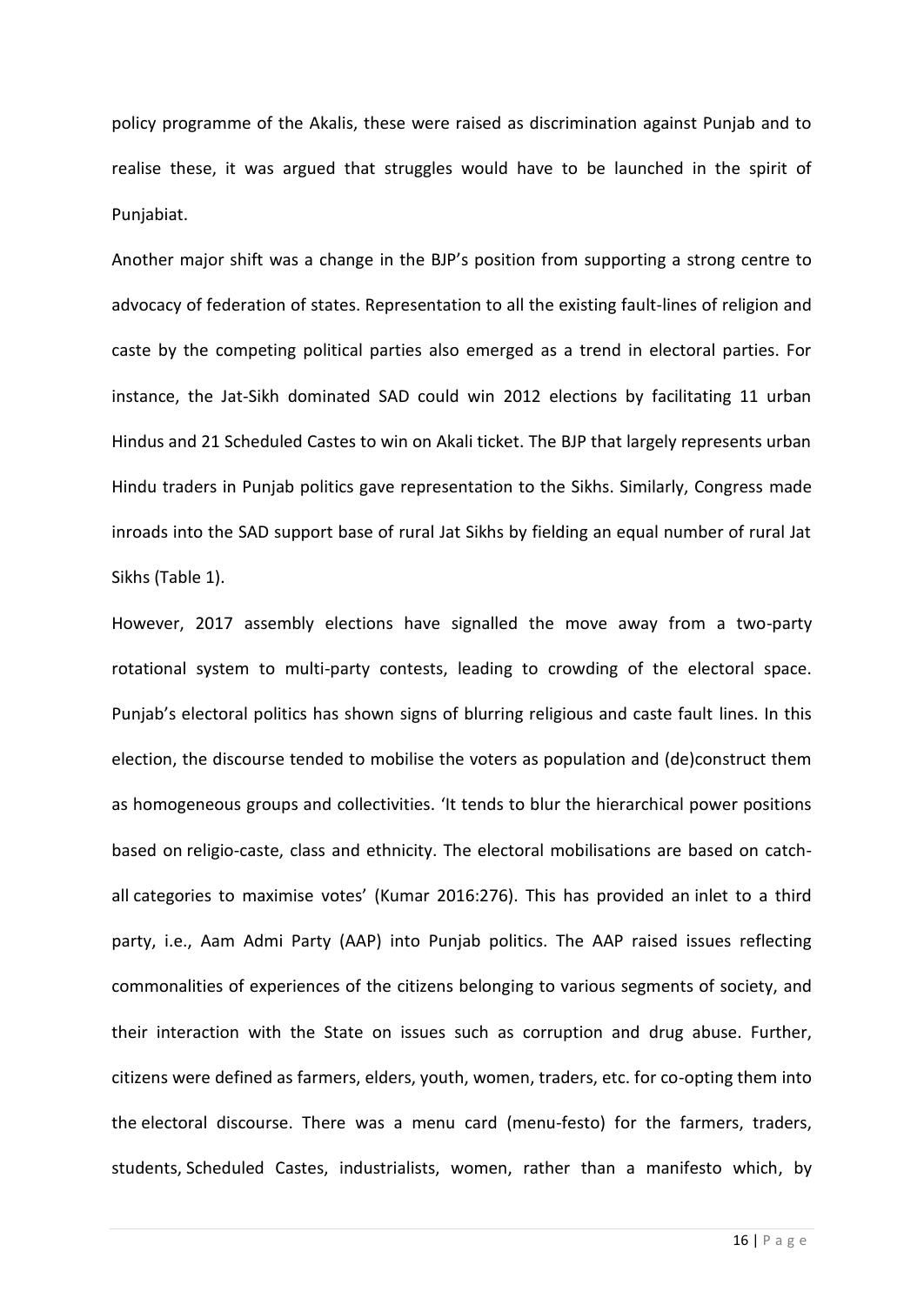definition, was a 'declaration of principles, policies, intentions and, of course, ideological persuasions' (Kumar 2016:6). There was also an emphasis on the welfare of various categories of citizens, and on the citizens' experience of exclusion from interaction with the government rather than the exclusion from the market.

In short, electoral politics in Punjab has become fluid. In pre-election coalition phase, the SAD could multiply its support base by making policy interventions compatible with their ideological persuasion, whereas, the BJP has not articulated the claims of their urban support into policy formation. The SAD's non-Panthic, development and governance reforms plank and BJP's emergence at the national level has added a new flavour to interparty coalitions. There is a change in the political strategy of BJP to branch out in regions by regionalising its own agenda, leadership and symbols. It has also exposed BJP's electoral strategy of effecting marginalisation of the regional parties. In an election rally in 2014 in Tasgaon, Sangli district, Maharashtra, Prime Minister Modi took position against alliances with the regional political parties. To quote, 'Alliances did you no good … no party takes responsibility in alliance. The BJP will take responsibility if you vote it to power.' This was in the background of increase in the share of seats and the votes of the regional parties from 29 per cent to 36 per cent in seats and 31 per cent to 36 per cent in votes between 2009 and 2014. Whereas, of the national parties, the vote share has declined from 69 per cent to 63 per cent and 64 per cent to 60 per cent. This strategy is likely to have long-term implications on coalitions politics in Punjab. For example, the BJP appointed a Sikh in the National Minority Commission without even consulting its ally in Punjab. In Punjab, it is a known fact that in 2017 Assembly Elections, the BJP mobilised and directed its support to vote for the Congress to defeat the AAP7. The SAD is feeling the heat. The Shahkot assembly by-election in 2018 can be understood in this context. The anti-BJP alliance in Punjab voted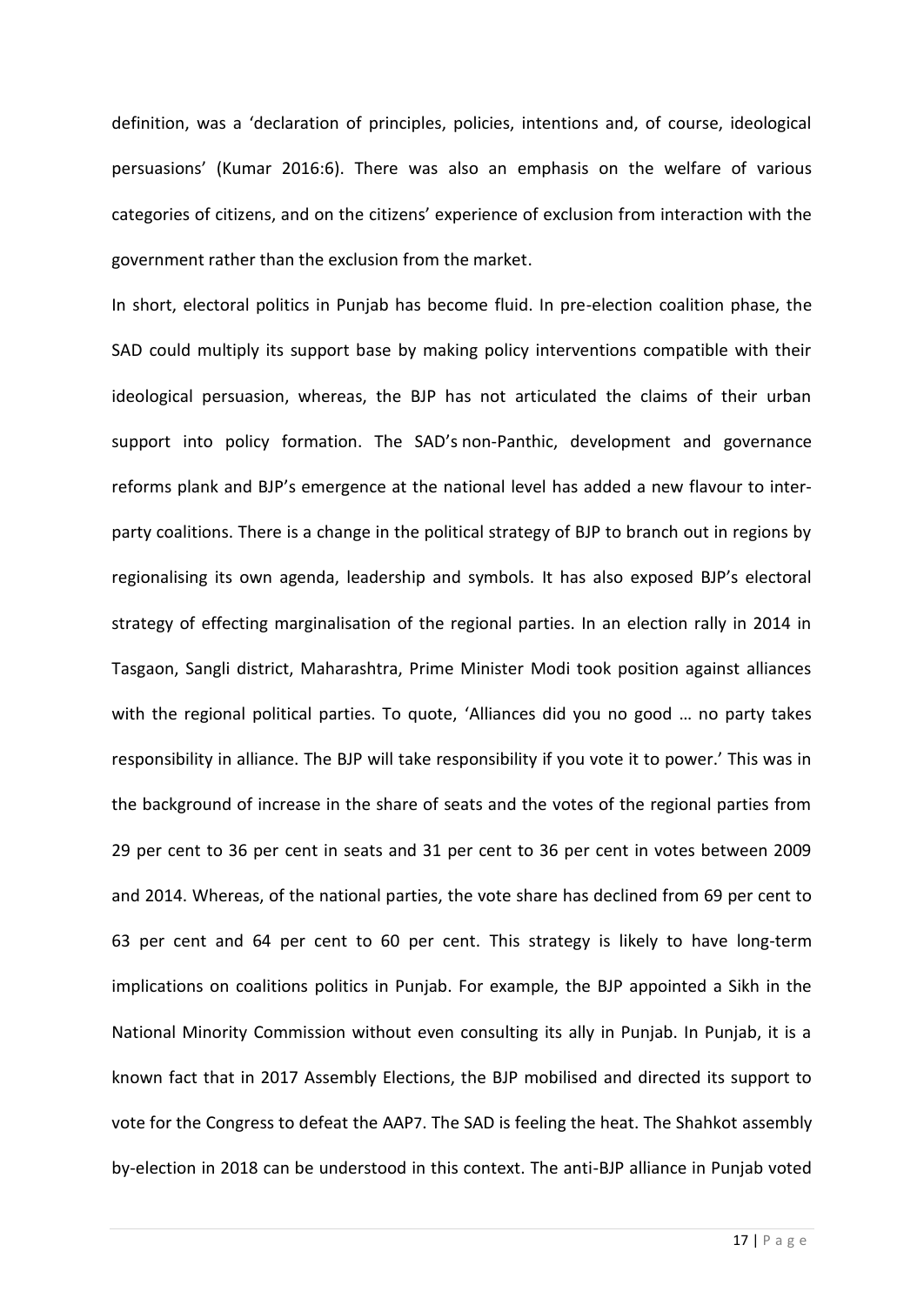for the Congress to defeat BJP's ally, the Akali Dal. This included the BSP, the Left and the AAP party.

The emergence of regional space for inter-party relationship is the salient feature of contemporary Punjab politics. This space nurtures regional dimensions to act as the core of political formations and shall increasingly act as a filter for the national political parties to operate in Punjab through alliances and coalitions for defining their future political strategies.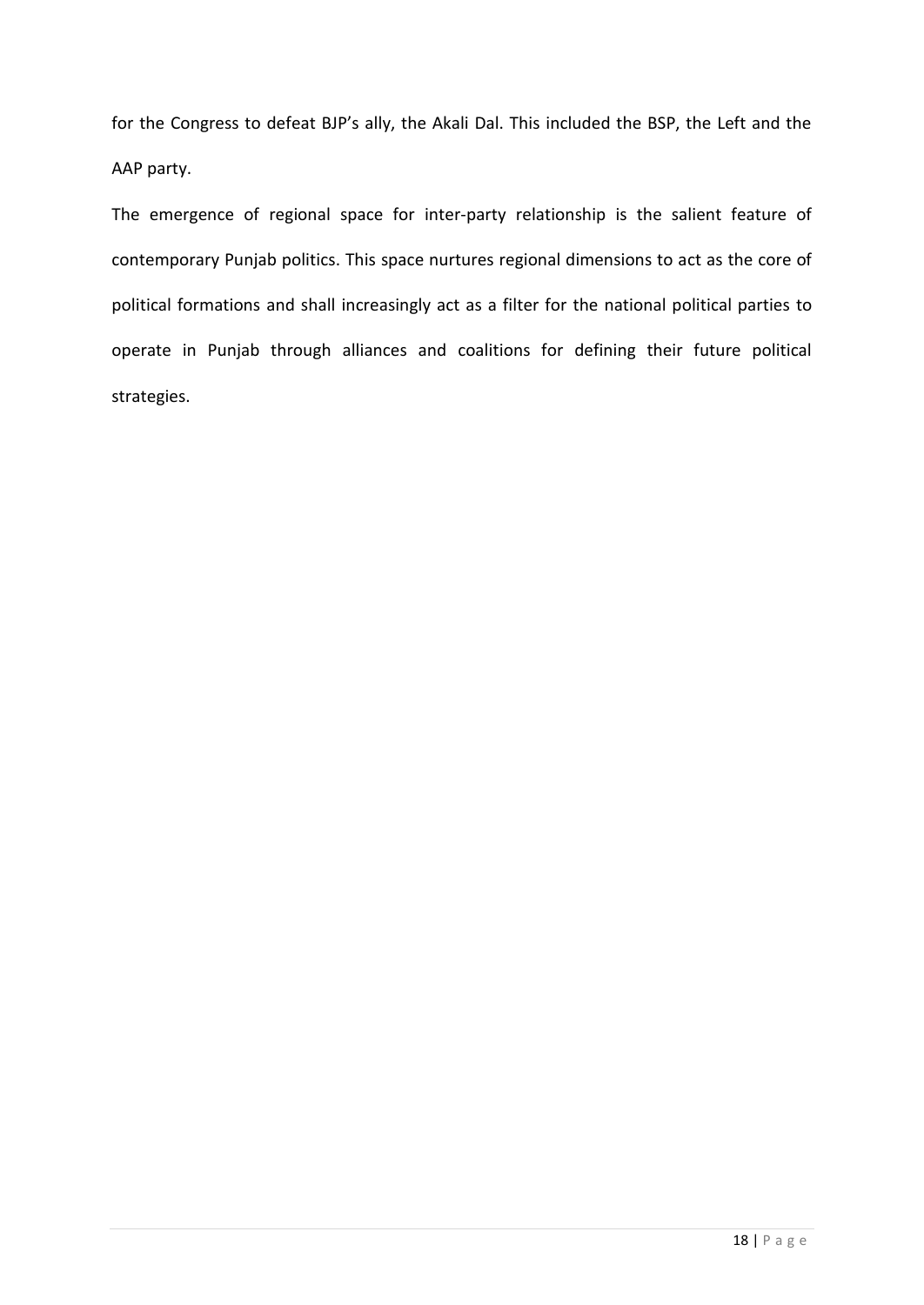### **REFERENCES**

- Akali Dal Bharatiya Janata Party Common Minimum Programme, 1997. *'Our Vision Our Commitment Objective 15'*. February.
- Brass, P. R., 1974. *Language, Religion and Politics in North India.* London: Cambridge University Press.
- Govt of India, 1955. *Report of the Reorganisation Commission*, New Delhi: Govt of India Press
- Jones, K. W., 2006. *Arya Dharma-Hindu Consciousness in Nineteenth Century Punjab*. Delhi: Manohar Book Service. p. 21.
- Kumar, P., 1982. 'Communalisation of Hindus in Punjab'. *Secular Democracy,* XI(IX), pp. 27- 29.
- Kumar, P., 2014. 'Coalition Politics in Punjab: From Communal Polarisation to Catchall Parties' In: E. Sridharan, ed. *Coalition Politics in India .* New Delhi: Academic Foundation.
- Kumar, P., 2015. Decoding the Electoral Verdict in Punjab: The Future of Regional Parties?. In: P. Wallace, ed. *India's 2014 Elections.* New Delhi: Sage Publications India, pp. 189- 230
- Kumar, P., Mehta, H., et al., e., 1990. Punjab Needs Democratic Revival. *The Tribune, February 17.*
- Kumar, P. & Yadav, Y., 1992. The Real Contest in Punjab. *The Tribune*, 9 February

Kumar, P., 2016. An Election of Many Firsts. *The Hindu*, 4 November*.*

- Sarhadi, A. S., 1970. *Punjabi Suba: The Story of The Struggle.* Delhi: U.C. Kapur and Sons.
- Singh, Giani Ajmer. 1967. *Akali Dal Manifesto*. 'Political Objective No. 8'.
- Singh, Kanwaljit, 1995. *The Policy Programme of Shiromani Akali Dal*.
- Singh, P., 2012. 'Globalisation and Punjabi Identity: Resistance, Relocation and Reinvention', *Journal of Punjab Studies*, Volume 19, No. 2., pp. 153-72.
- Singh, Master Hari, ed, 1984. *Punjab Peasant in Freedom Struggle.* Vol. I and II Delhi: People's Publishing House.
- Singh, P., 1982. 'Current Akali Politics: Some Trends'. *Secular Democracy,* XI(IX), pp. 46-52
- Singh, P., 2014. Class, Nation and Religion: Changing Nature of Akali Dal Politics in Punjab, India. *Commonwealth and Comparative Politics,* 52(1), pp. 55-77.
- Singh, P. and Thandi, S. eds, 1999. *Punjabi Identity in a Global Context.* Delhi: Oxford University Press.